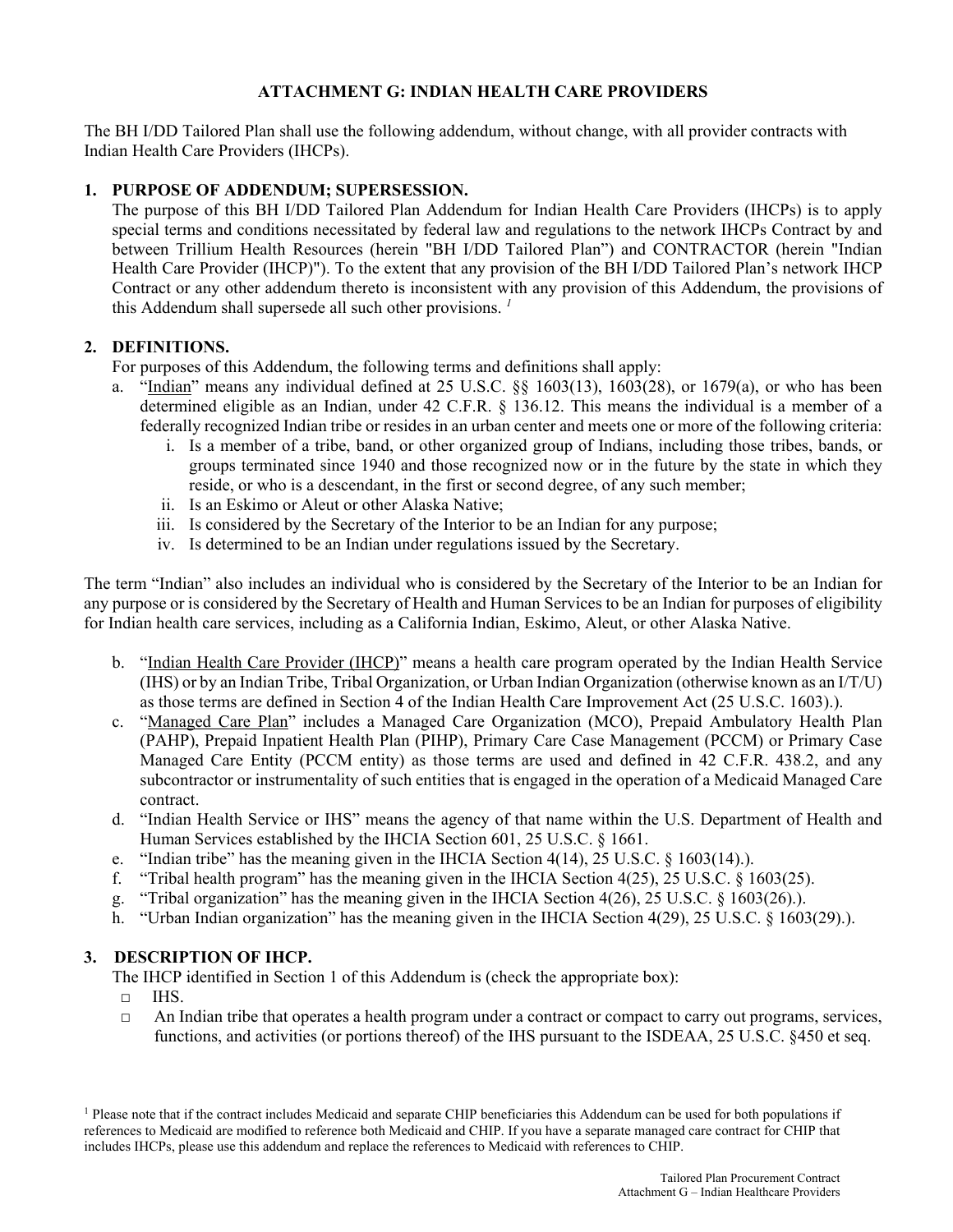- $\Box$  A tribal organization that operates a health program under a contract or compact to carry out programs, services, functions, and activities (or portions thereof) of the IHS pursuant to the ISDEAA, 25 U.S.C.§ 450 et seq.
- $\Box$  A tribe or tribal organization that operates a health program with funding provided in whole or part pursuant to 25 U.S.C. § 47 (commonly known as the Buy Indian Act).
- $\Box$  An urban Indian organization that operates a health program with funds in whole or part provided by IHS under a grant or contract awarded pursuant to Title V of the IHCIA.

## **4. COST SHARING EXEMPTION FOR INDIANS; NO REDUCTION IN PAYMENTS.**

The BH I/DD Tailored Plan shall not impose any enrollment fee, premium, or similar charge, and no deduction, copayment, cost sharing, or similar charge shall be imposed against an Indian who is furnished an item or service directly by the Indian Health Service, an Indian Tribe, Tribal Organization or Urban Indian Organization or through referral under contract health services.

Payments due to the Indian Health Service, an Indian Tribe, Tribal Organization, or Urban Indian Organization, or a health care IHCP through referral under contract health services for the furnishing of an item or service to an Indian who is eligible for assistance under the Medicaid program may not be reduced by the amount of any enrollment fee, premium, or similar charge, and no deduction, copayment, cost sharing, or similar charge. Section 1916(j) of the Social Security Act, and 42 C.F.R. 447.53 and §457.535. Section 1916(j) of the Social Security Act, and 42 C.F.R. 447.53 and §457.535.

# **5. MEMBER OPTION TO SELECT THE IHCP AS PRIMARY HEALTH CARE IHCP.**

The BH I/DD Tailored Plan shall allow any Indian otherwise eligible to receive services from an IHCP to choose the IHCP as the Indian's primary health care provider if the IHCP has the capacity to provide primary care services to such Indian, and any referral from such IHCP shall be deemed to satisfy any coordination of care or referral requirement of the BH I/DD Tailored Plan. Section 1932(h)(1) of the Social Security Act, 42 C.F.R. § 438.14(b)(3) and 457.1209.

## **6. CONTRACT TO PAY IHCP.**

The BH I/DD Tailored Plan shall pay the IHCP for covered Medicaid Managed Care services in accordance with the requirements set out in Section 1932(h) of the Social Security Act and 42 C.F.R. §§ 438.14 and 457.1209.

### **7. PERSONS ELIGIBLE FOR ITEMS AND SERVICES FROM IHCP.**

- a. Nothing in this Contract shall be construed to in any way change, reduce, expand, or alter the eligibility requirements for services through the IHCP's programs, as determined by federal law including the IHCIA, 25 U.S.C. § 1601, et seq. and/or 42 C.F.R. Part 136.
- b. No term or condition of the BH I/DD Tailored Plan's network IHCP Contract or any addendum thereto shall be construed to require the IHCP to serve individuals who are ineligible for services from the IHCP. The BH I/DD Tailored Plan acknowledges that pursuant to 45 C.F.R. § 80.3(d), an individual shall not be deemed subjected to discrimination by reason of his/her exclusion from benefits limited by federal law to individuals eligible for services from the IHCP. IHCP acknowledges that the nondiscrimination provisions of federal law may apply.

## **8. APPLICABILITY OF FEDERAL LAWS NOT GENERALLY APPLICABLE TO OTHER PROVIDERS.**

Certain federal laws and regulations apply to IHCPs, but not other providers. IHCPs cannot be required to violate those laws and regulations as a result of serving BH I/DD Tailored Plan members. Applicable provisions may include, but are not limited to, those laws cited within this Addendum.

### **9. NON-TAXABLE ENTITY.**

To the extent the IHCP is a non-taxable entity, the IHCP shall not be required by a BH I/DD Tailored Plan to collect or remit any federal, state, or local tax.

<sup>1</sup> Please note that if the contract includes Medicaid and separate CHIP beneficiaries this Addendum can be used for both populations if references to Medicaid are modified to reference both Medicaid and CHIP. If you have a separate managed care contract for CHIP that includes IHCPs, please use this addendum and replace the references to Medicaid with references to CHIP.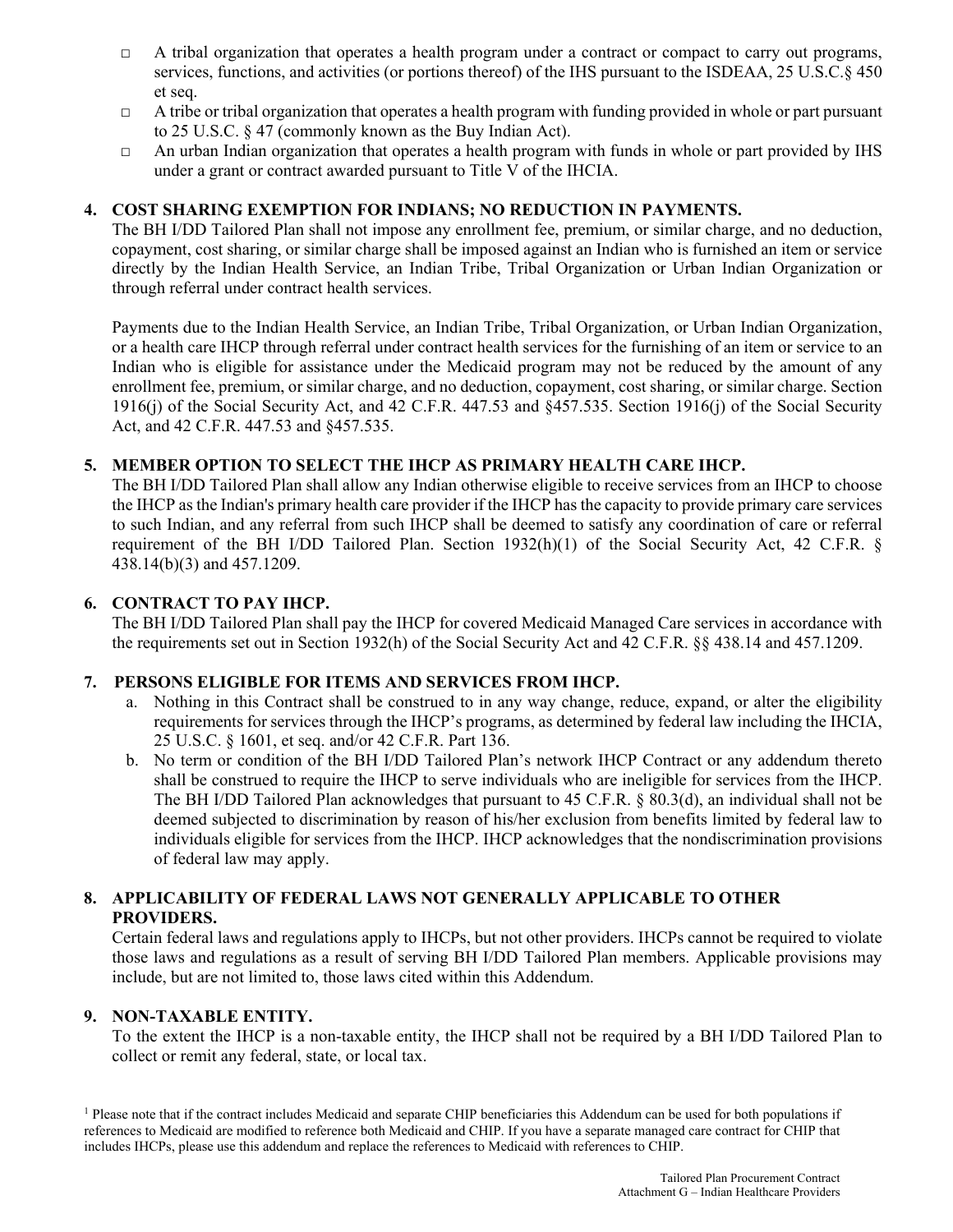### **10. INSURANCE AND INDEMNIFICATION.**

- a. Indian Health Service. The IHS shall not be required to obtain or maintain insurance (including professional liability insurance), provide indemnification, or guarantee that the managed Care Plan will be held harmless from liability. This is because the IHS is covered by the Federal Tort Claims Act (FTCA), which means that the United States consents to be sued in place of federal employees for any damages to property or for personal injury or death caused by the negligence or wrongful act or omission of federal employees acting within the scope of their employment. Nothing in the BH I/DD Tailored Plan network provider Contract (including any addendum) shall be interpreted to authorize or obligate any IHS employee to perform any act outside the scope of his/her employment.
- b. Indian Tribes and Tribal Organizations. A provider which is an Indian tribe or a tribal organization operating under a contract or compact to carry out programs, services, functions, and activities (or portions thereof) of the IHS pursuant to the ISDEAA, 25 U.S.C. § 450, or employee of a tribe or tribal organization (including contractors) shall not be required to obtain or maintain insurance (including professional liability insurance), provide indemnification, or guarantee that the BH I/DD Tailored Plan will be held harmless from liability. This is because Indian tribes and tribal organizations operating under a contract or compact to carry out programs, services, functions, and activities, (or programs thereof) of the IHS pursuant to the ISDEAA, 25 U.S.C. § 450, are covered by the FTCA, which means the United States consents to be sued in place of employees of a tribe or tribal organization (including contractors) for any damages to property or for personal injury or death caused by the negligence or wrongful act or omission of employees acting within the scope of their employment. Nothing in the BH I/DD Tailored Plan network provider Contract (including any addendum) shall be interpreted to authorize or obligate such provider, any employee of such provider, or any personal services contractor to perform any act outside the scope of his/her employment.
- c. Urban Indian Organizations. A provider which is an urban Indian organization shall not be required to obtain or maintain insurance (including professional liability insurance), provide indemnification, or guarantee that the BH I/DD Tailored Plan will be held harmless from liability to the extent the provider attests that it is covered by the FTCA. Nothing in the BH I/DD Tailored Plan network provider Contract or any addendum thereto shall be interpreted to authorize or obligate such provider or any employee of such provider to perform any act outside the scope of his/her employment.

# **11. LICENSURE AND ACCREDITATION.**

Pursuant to 25 USC §§ 1621t and 1647a, the BH I/DD Tailored Plan shall not apply any requirement that any entity operated by the IHS, an Indian tribe, tribal organization or urban Indian organization be licensed or recognized under the State or local law where the entity is located to furnish health care services, if the entity attests that it meets all the applicable standards for such licensure or recognition. In addition, the BH I/DD Tailored Plan shall not require the licensure of a health professional employed by such an entity under the State or local law where the entity is located, if the professional is licensed in another State.

### **12. DISPUTE RESOLUTION.**

In the event of any dispute arising under the BH I/DD Tailored Plan's network IHCP Contract or any addendum thereto, the parties agree to meet and confer in good faith to resolve any such disputes. Notwithstanding any provision in the BH I/DD Tailored Plan's network Contract, the IHCP shall not be required to submit any disputes between the parties to binding arbitration.

### **13. GOVERNING LAW.**

The BH I/DD Tailored Plan's network IHCP Contract and all addenda thereto shall be governed and construed in accordance with federal law of the United States. In the event of a conflict between such Contract and all addenda thereto and federal law, federal law shall prevail.

Nothing in the BH I/DD Tailored Plan's network IHCP Contract or any addendum thereto shall subject an Indian tribe, tribal organization, or urban Indian organization to state law to any greater extent than state law is already applicable.

<sup>1</sup> Please note that if the contract includes Medicaid and separate CHIP beneficiaries this Addendum can be used for both populations if references to Medicaid are modified to reference both Medicaid and CHIP. If you have a separate managed care contract for CHIP that includes IHCPs, please use this addendum and replace the references to Medicaid with references to CHIP.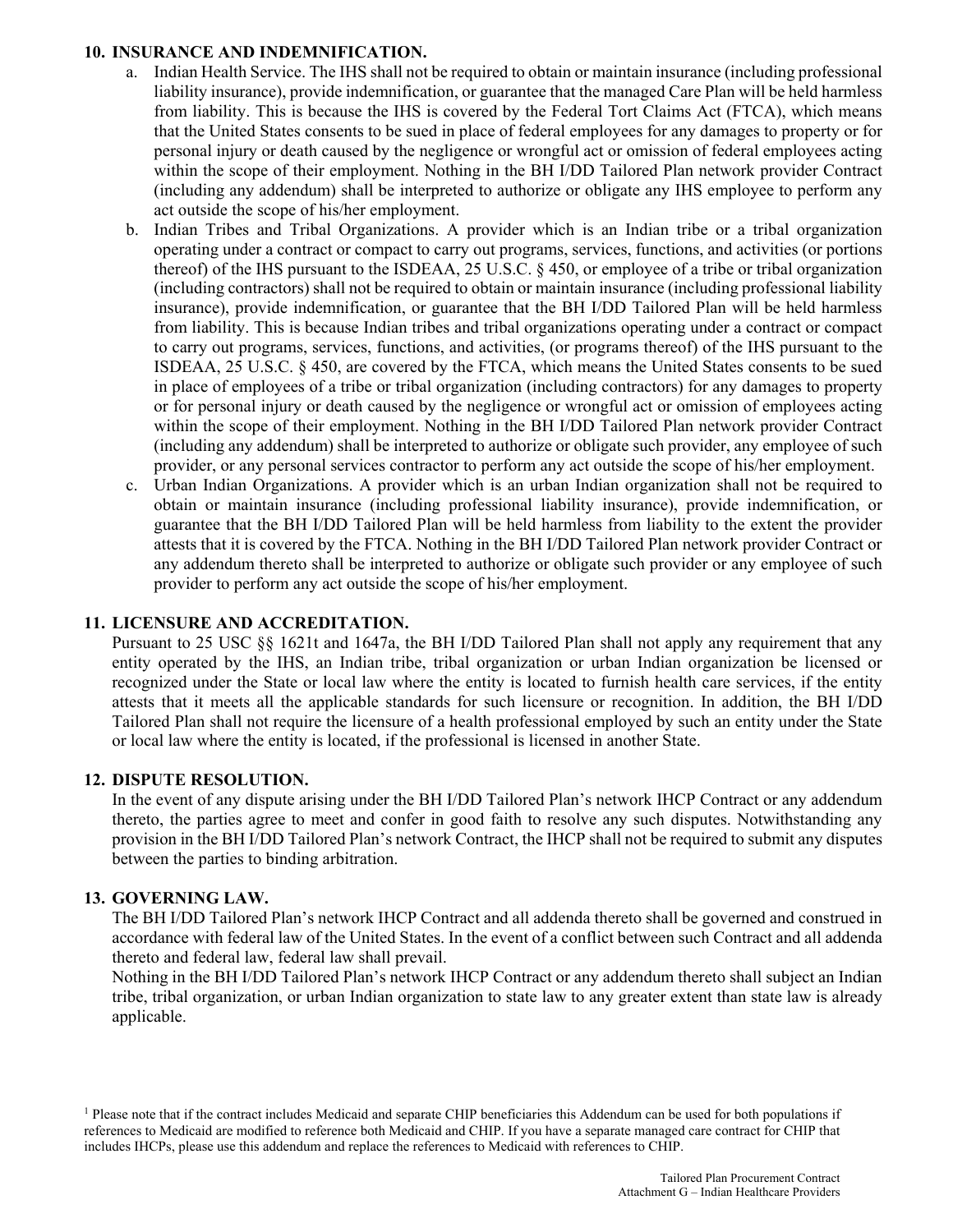# **14. MEDICAL QUALITY ASSURANCE REQUIREMENTS.**

To the extent the BH I/DD Tailored Plan imposes any medical quality assurance requirements on its network IHCPs, any such requirements applicable to the IHCP shall be subject to Section 805 of the IHCIA, 25 U.S.C. § 1675.

## **15. CLAIMS FORMAT.**

The BH I/DD Tailored Plan shall process claims from the IHCP in accordance with Section 206(h) of the IHCIA, 25 U.S.C. § 1621e(h), which does not permit an issuer to deny a claim submitted by a IHCP based on the format in which submitted if the format used complies with that required for submission of claims under Title XVIII of the Social Security Act or recognized under Section 1175 of such Act.

### **16. PAYMENT OF CLAIMS.**

The BH I/DD Tailored Plan shall pay claims from the IHCP in accordance Section 1932(h)(2) of the Act and 42 C.F.R. §§ 438.14(c)(2) and 457.1209 and shall pay at either the rate provided under the State plan in a Fee-for-Service payment methodology, or the applicable encounter rate published annually in the Federal Register by the Indian Health Service, whichever is higher.

### **17. HOURS AND DAYS OF SERVICE.**

The hours and days of service of the IHCP shall be established by the IHCP. The IHCP agrees that it will consider input from the BH I/DD Tailored Plan as to its hours and days of service. At the request of the BH I/DD Tailored Plan, such IHCP shall provide written notification of its hours and days of service.

### **18. COORDINATION OF CARE/REFERRAL REQUIREMENTS.**

The Provider may make referrals to in-network providers and such referrals shall be deemed to meet any coordination of care and referral obligations of the BH I/DD Tailored Plan.

### **19. SOVEREIGN IMMUNITY.**

Nothing in the BH I/DD Tailored Plan's network IHCP Contract or in any addendum thereto shall constitute a waiver of federal or tribal sovereign immunity.

### **20. ENDORSEMENT.**

IHS or IHCP names and positions may not be used to suggest official endorsement or preferential treatment of the BH I/DD Tailored Plan.

# **APPROVALS**

**For the BH I/DD Tailored Plan: For the IHCP:**

*Signature: Signature:*

*Date: Date:*